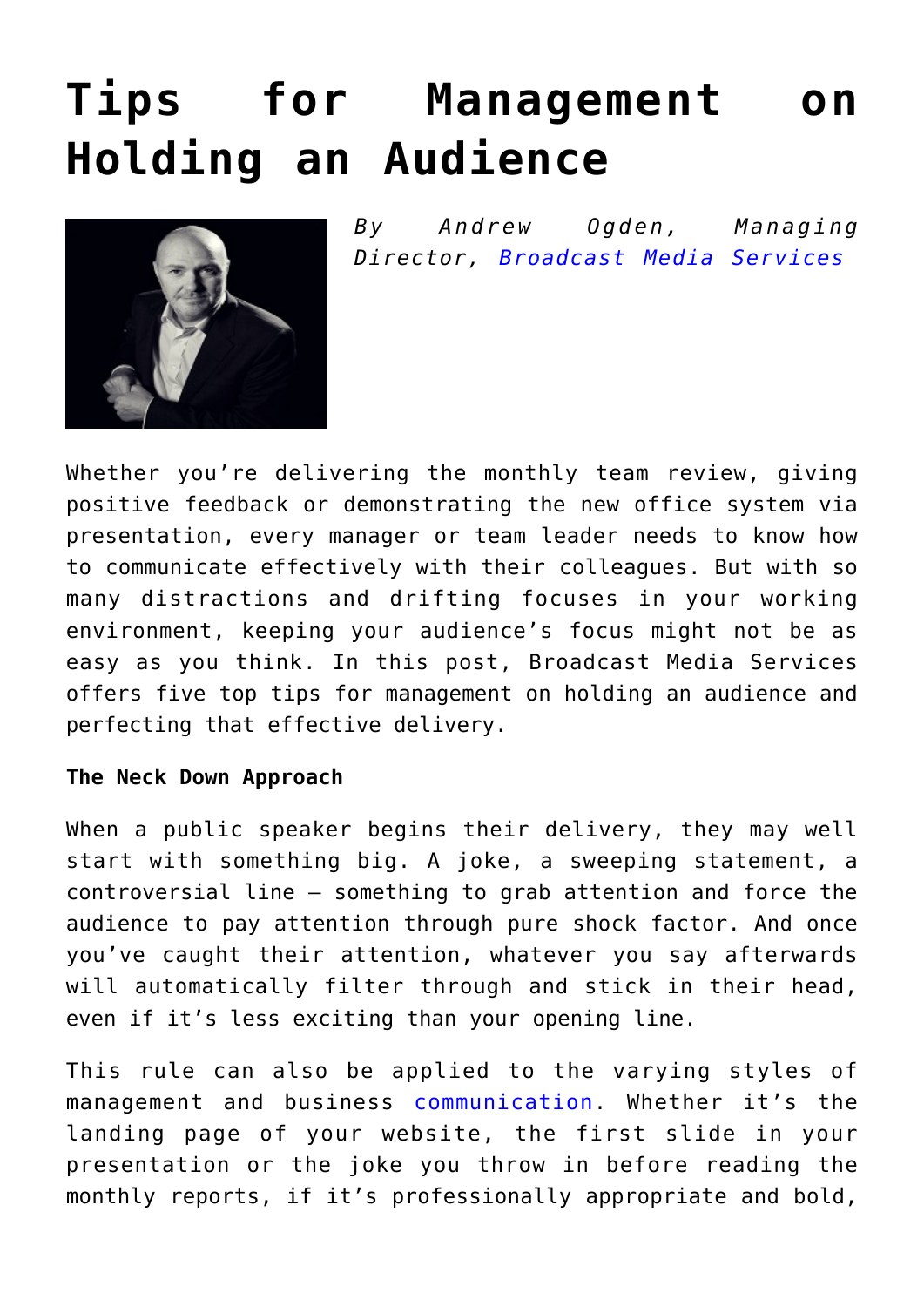it might just engage your audience for that little bit longer.

Think of it as the front page headline. Newspaper editors know that a great front page headline can increase sales by up to 10%. A great opening line will do the same for the attention span of your audience.

#### **Go Personal**

So, you've grabbed their attention, but how do you keep it? One way to keep your colleagues interested and engaging with what you're trying to communicate, is to involve them personally in the topic. Let them share their own experiences, target them with personalized positive commentary, and allow them to feel familiar and comfortable with you.

We've all drowned out that robotic voice on the other end of the phone, telling us to Press 1 to repeat our last message. Adding a bit of personal colour and soft self-deprecation can make you appear warmer to your audience, and the more we like someone, the more we want engage with them.

People are more interested in people than in dry facts, figures and opinions. The more you can clothe your messages with people stories or the impact of what you're saying on actual people the more likely the audience is to stay engaged.

#### **Have Confidence in Your Subject**

Nothing makes an audience tune out faster than a nervous, unsure presenter. If you aren't confident in what you're talking about, it can show in a negative way – and whilst people might pay you more attention, they're most likely waiting for you to trip up, rather than engaging with your content.

As a manager, you need to know your topic and team off by heart, and show your enthusiasm for it; talk away from the slides, share 'secrets' and restricted information about it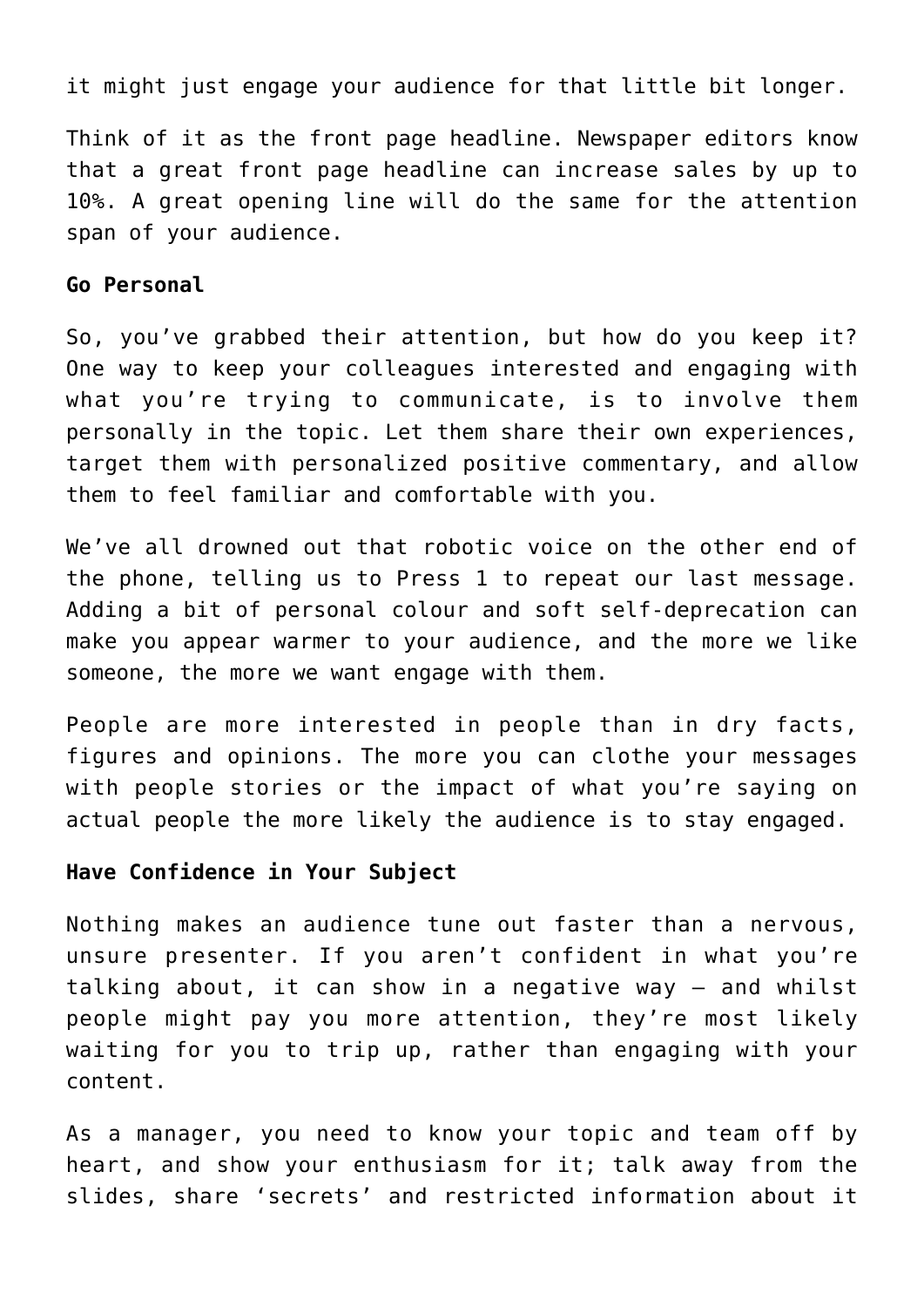with your colleagues, go into as much detail as time allows and make yourself believe that your team care about it as much as you do.

You will know too much for the time available but don't try to say too much. Don't show off with knowledge. Take all of your experience in the subject and filter out just the important things. Think: what do I really need to say to this audience?

So, take time to think about what time opportunity you have and say only the essentials.

Sir Winston Churchill used to say that if you wanted him to speak for two hours about the conduct of the war, he could start straight away. If you wanted him to speak for 15 minutes about the conduct of the war he'd need a couple of days to prepare.

## **Make Your Goals Visible to The Audience**

What do you want them to do? This is a very important question to ask yourself. When I have finished speaking – what do I want this audience to do?

Am I looking for a change of culture, is my talk a rallying call, do I require sympathy for my view, do I want them to understand a new bit of equipment?

By setting yourself and your team goals, you're giving them a target to work for. Similar to the tactic of the carrot and the stick, giving your group a standard to aim for can help motivate them into engagement. If you've made your management style likeable enough, sharing your personal management objectives, e.g. receive feedback from at least 3 people, get a 50% increase in profit, connect with everyone in the office, might just spark them into helping you achieve them.

This is a tactic that tends to work well in both customer and business management as it requires very little sacrifice on behalf of the audience. They're not being asked to buy products or spend anything beyond their time to help you